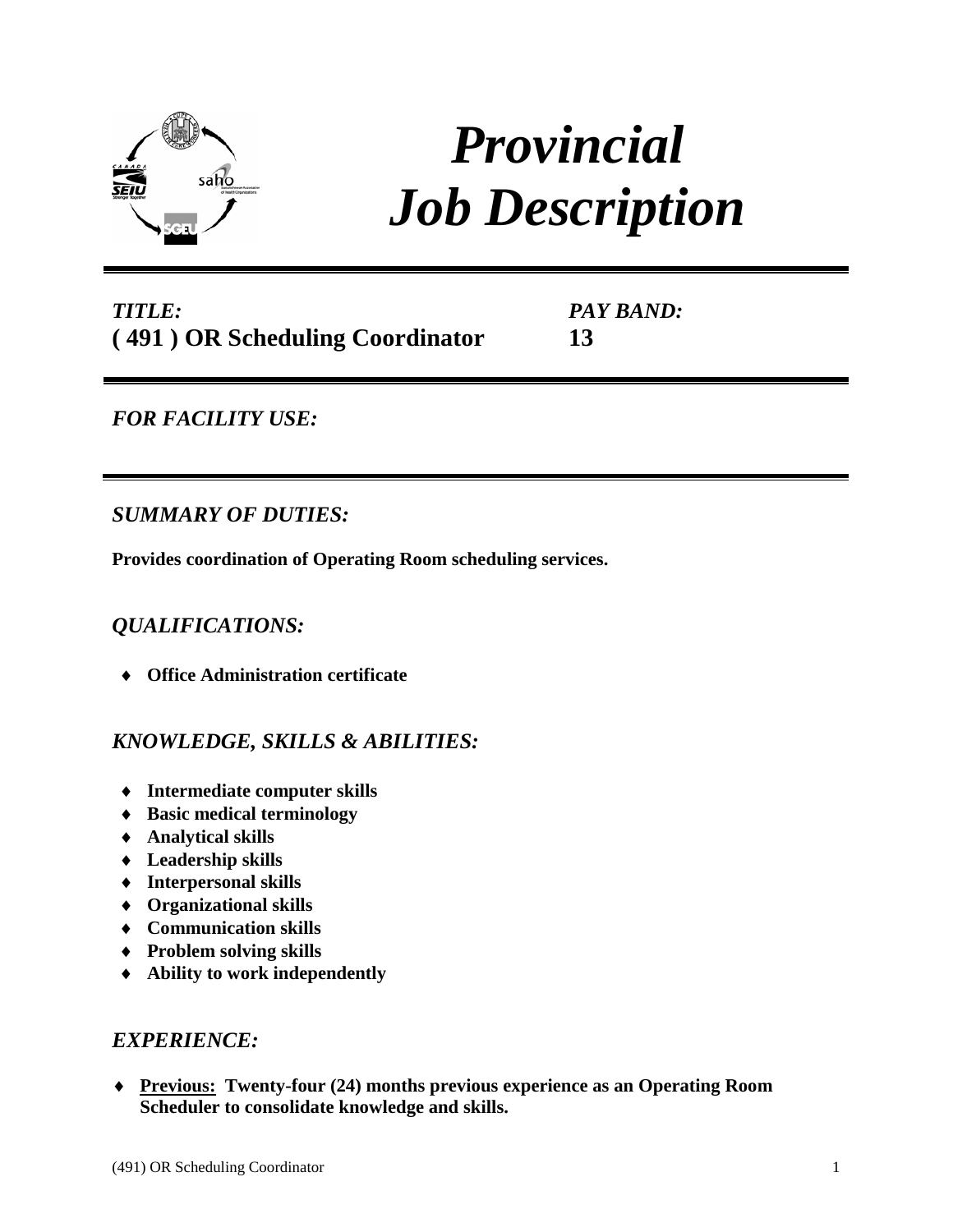## *KEY ACTIVITIES:*

### **A. Coordination / Administration**

- ♦ **Coordinates department workflow and schedules staff.**
- ♦ **Provides input into hiring and assists with performance appraisals and performance reviews.**
- ♦ **Provides leadership and technical instruction on scheduling and processing issues to schedulers and other staff (e.g., employees, managers, health care practitioners).**
- ♦ **Reviews Operating/Procedure Room schedules and Operating/Procedure Room slates.**
- ♦ **Reviews procedure codes to ensure appropriate codes have been utilized.**
- ♦ **Updates policy and procedure manuals.**
- ♦ **Troubleshoots and finds solutions to Operating Room problems (e.g., equipment availability, changes to surgical urgent case procedure, shortage of instruments).**

#### **B. Operating Room Scheduling**

- ♦ **Operating Room scheduling as required.**
- ♦ **Coordinates special equipment requests.**
- ♦ **Prepares/provides/interprets statistical reports.**
- ♦ **Conducts Quality Assurance and Quality Control procedures/audits (e.g., registry database).**
- ♦ **Provides input into form standardization (e.g. booking forms).**
- ♦ **Liaises with other departments/managers/physicians regarding Operating Room utilization.**
- ♦ **Wait list management.**

#### **C. Clerical**

- ♦ **General office duties (e.g., orders supplies, photocopies, shreds, provides reception/telephone services, processes mail, files).**
- ♦ **Data collection.**
- ♦ **Maintains office supplies.**
- ♦ **Takes minutes at meetings.**